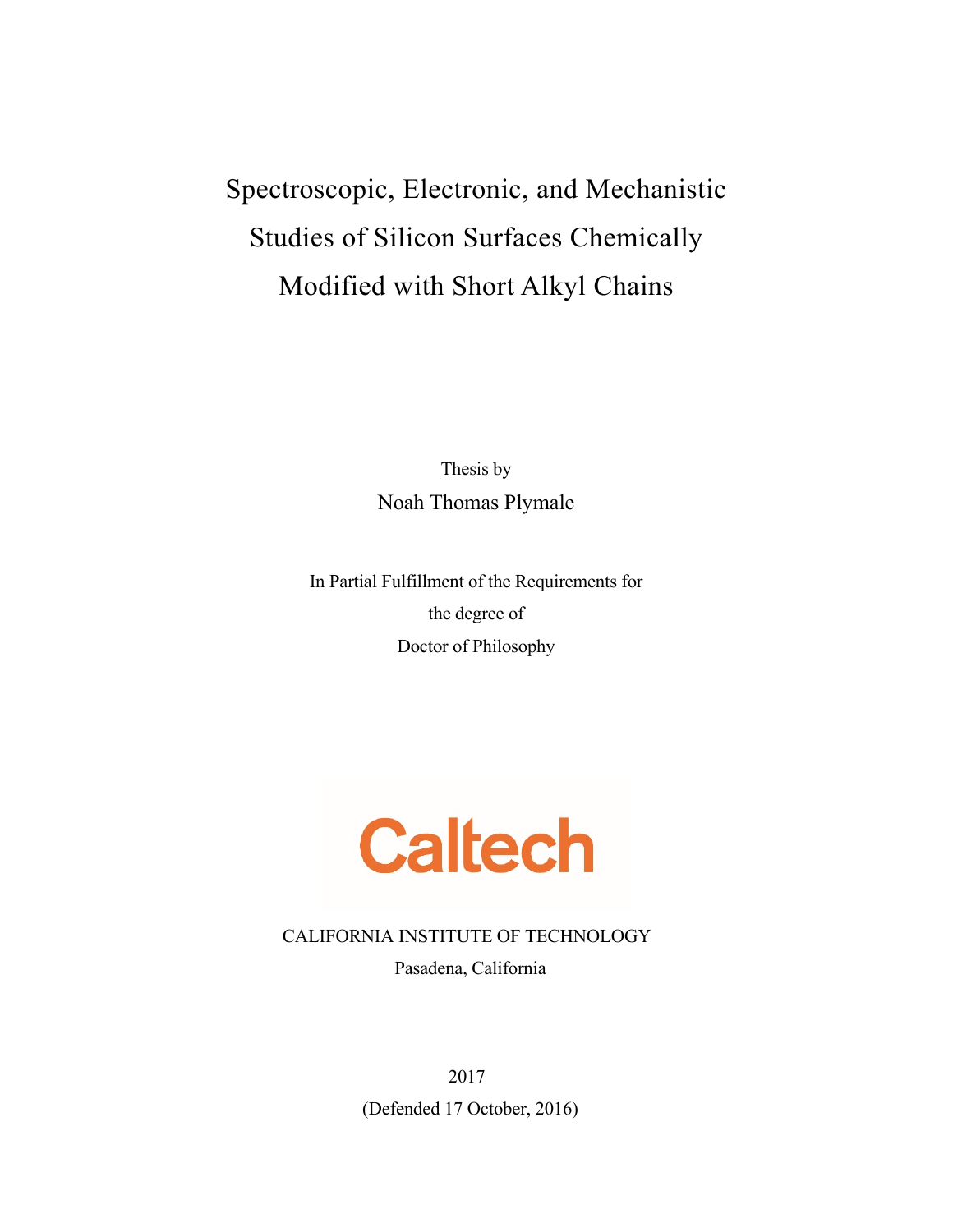© 2016

Noah Thomas Plymale ORCID: 0000-0003-2564-8009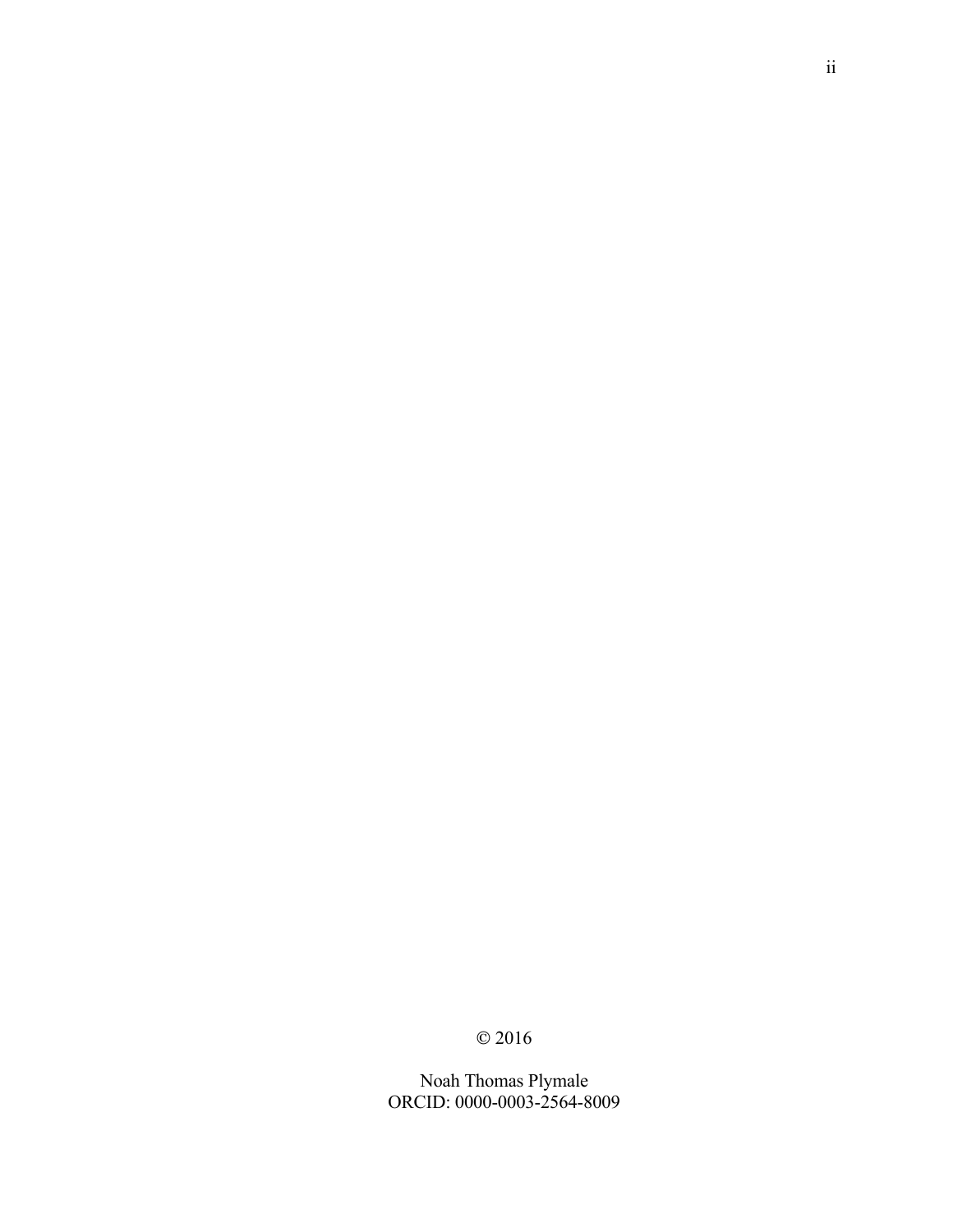### ACKNOWLEDGEMENTS

As I am finishing writing this thesis and reflecting on the past  $\sim$  5 years in graduate school, I am really overwhelmed with the quality of people with whom I have worked. First, I have to acknowledge my advisor Nate Lewis for working with me on some really interesting surface chemistry and giving me the chance to guide my own projects throughout graduate school. Over the years, I have developed a profound appreciation for Nate and the way he runs his research group. We are all lucky to be able to make our own mistakes, forge our own path, and build our own futures under the guidance of one of the world's most well-known and respected chemists. Thank you, Nate, for everything you have done for me!

I have been lucky enough to have one of the most experienced and supportive committees possible in graduate school. Bill Goddard has been supportive and provided valuable advice during committee meetings and exams. Thank you, Bill, for working with me though this process! Harry Gray served as the chair of my committee, and has been incredibly encouraging throughout graduate school. Through the National Science Foundation Center for Chemical Innovation: Solar Fuels program, I have had the fantastic opportunity of working with Harry on outreach programs like Juice from Juice. Thanks to Harry, I was also supported through the CCI for my last year and some months of graduate school. Thank you Harry for supporting me and giving me a place to work on community outreach!

Bruce Brunschwig has been my fourth committee member since my props exam, but he has been my friend and surrogate advisor since I joined the Lewis group. I have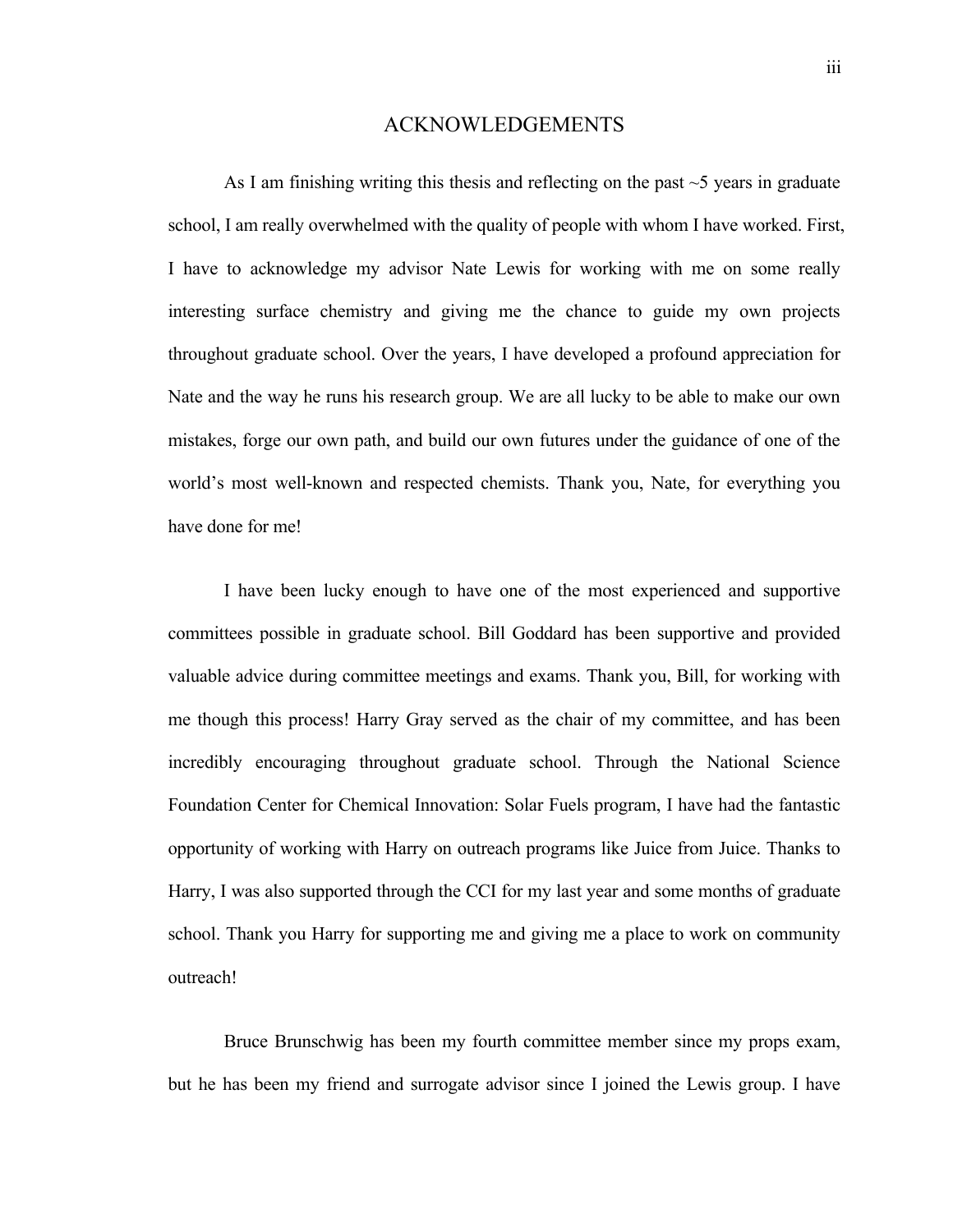worked with Bruce since I started as a GLA in the MMRC shortly after we purchased the Dimension Icon AFM. After about 6 months with the AFM, I was moved to the much more labor-intensive XPS instruments. While I have been slowly retiring my XPS responsibilities over the last year, this job had a substantial impact, mostly good and some bad, on my experience in graduate school. Bruce always remained an invaluable resource when doing these jobs, and I really valued his support through the times when the instruments were misbehaving. Additionally, Bruce has been incredibly patient with me, particularly when it comes to charge transfer kinetics at interfaces, and I have learned so much from working with him over the years. Thank you, Bruce, for making my experience in the Lewis group better a great one!

As an XPS GLA, I got to work with some of the best Lewis group members. Taking over responsibilities from Joseph Beardslee and Judy Lattimer was quite an initial shock. Thank you to Joseph and Judy for making the transition as painless as possible! I started my GLA responsibilities with Adam Nielander and Amanda Shing, both of who remain my good friends. Thanks, Adam and Amanda! You made it fun to be a GLA and have all the power!!! Now, I'm handing responsibilities to the seasoned Jonathan Thompson, the somewhat less experienced Annelise Thompson, and the brand new Ellen Yan. All of you have helped make being a GLA, even as I drift farther away from the dayto-day responsibilities, a very positive experience. Best of luck to Jonathan, Annelise, and Ellen!

As a first year getting started in the Lewis group, I remember being overwhelmed with the range of different work that the Lewis group was doing. Coming from a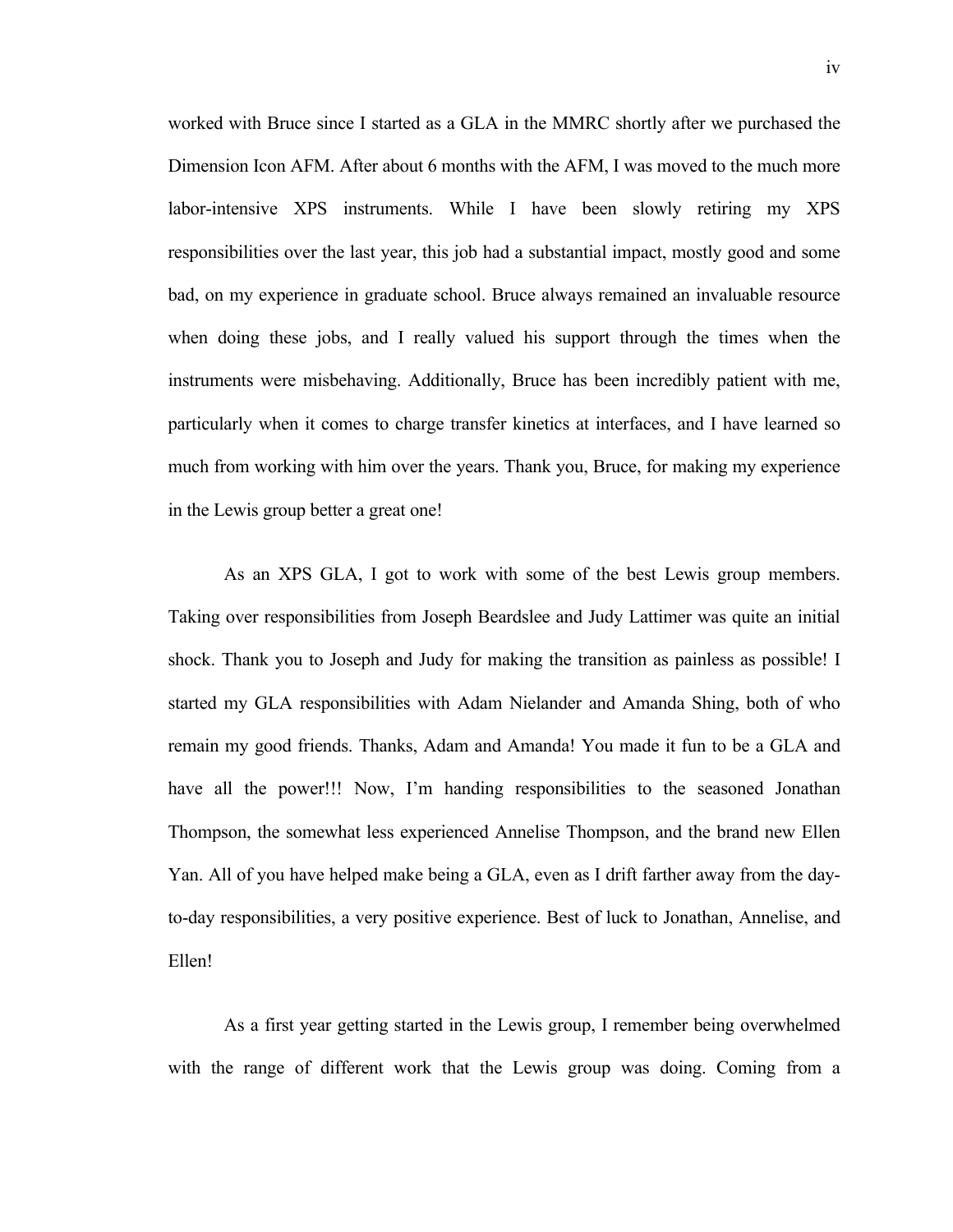background in Vitamin  $B_{12}$  kinetics, which I studied as an undergraduate, I had to find an area that interested me in a very diverse and large research group. Initially, I worked with Shane Ardo, who has been an inspiration to me since. A few months into working with Shane, Leslie O'Leary, then a graduating  $5<sup>th</sup>$  year, approached me about taking on some collaborative projects involving Si surface chemistry. I had initially anticipated working with both Leslie and Shane, but the time-sensitive nature of the collaborations took priority and I soon discovered that Si surface chemistry is a full-time project. As Leslie departed for Dow Chemical a couple months after teaching me the ropes, Ron Grimm became an informal mentor in the lab. Anyone who knows Ron knows that he is truly unique and extremely multi-talented. From how to make a temperature-controlled hot plate to how to review manuscripts, Ron taught me so many of the little skills that I am so grateful to have now. Thank you Ron, Shane, and Leslie for guiding my initial few years in graduate school and providing me with the foundation to succeed!

The Lewis group, by my estimation, is by far one of the most cohesive and fun groups at Caltech, despite being spread out over 3 campus buildings. I have made such an enormous group of phenomenal friends over the years! As academia is structured around the constant revolving door of people, particularly postdocs who come and go faster than the graduate students, one has the advantage of constantly meeting new people. The disadvantage, of course, is the slow but constant stream of friends leaving for greener pastures. When I joined the Lewis group, there were 8 of us, which soon reduced to 7 and the 6. Our giant year was only rivaled and surpassed by the year that came 2 after ours. Azhar Carim, Michael Lichterman, Fadl Saadi, Nick Batara, and Victoria Dix are now all my good friends – I couldn't have done it without you!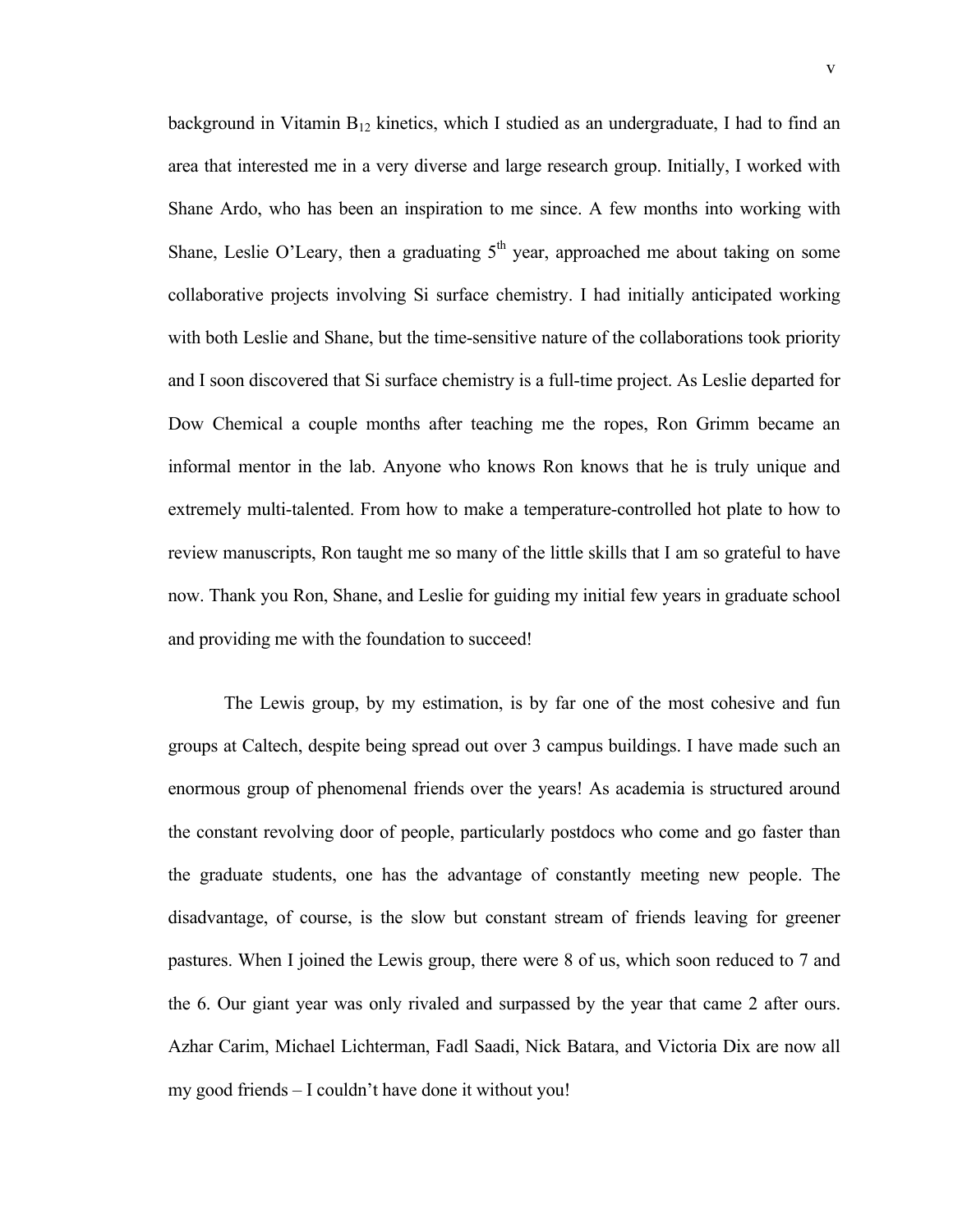I always enjoyed my conversations with James Blakemore, and when we got Adam Nielander, Aaron Sattler, or Wes Sattler involved, something good and possibly crazy was bound to happen. I look back on trips I went on to Las Vegas with Adam, James, Aaron, Wes, Rob Corridan, Mita Dasog, and Sonja Francis with great fondness. I'll never ever forget the trouble we got into at the Paris club the last time we were there. I also will never forget my darling Sonja Francis, who went with me to Italy! We had such an amazing time, and I have the photos to prove it! I would go visit anywhere with you by my side!

I had the good fortune in graduate school of working with two amazing undergraduate students. Allison Lim came from Harvey Mudd College to work with me in Summer of 2014. She came from working with Ron Grimm while he was a temporary faculty member there, and she was very eager to learn all about semiconductor interfaces. Thank you, Allison, for making my experience as a first-time mentor a positive one. Anshul Ramachandran was my second attempt at mentoring an undergraduate, and his project picked up where Allison's left off. I was lucky to work with both Allison and Anshul, and I am so pleased that we got to write a paper together! Good luck with graduate school, Allison, and good luck with your last couple years at Caltech, Anshul. Also, Anshul, keep up the break dancing!

I also had the great pleasure of working with Mita Dasog on the work presented in Chapter 5 of this thesis. Thank you, Mita, for working with me on this project. Without your influence, I wouldn't have made it through that project. I also want to thank Paul Kempler, who spent some time doing a little bit of surface chemistry and looking for ferrocene in Big Bird. I know you'll put the surface chemistry skills to good use with your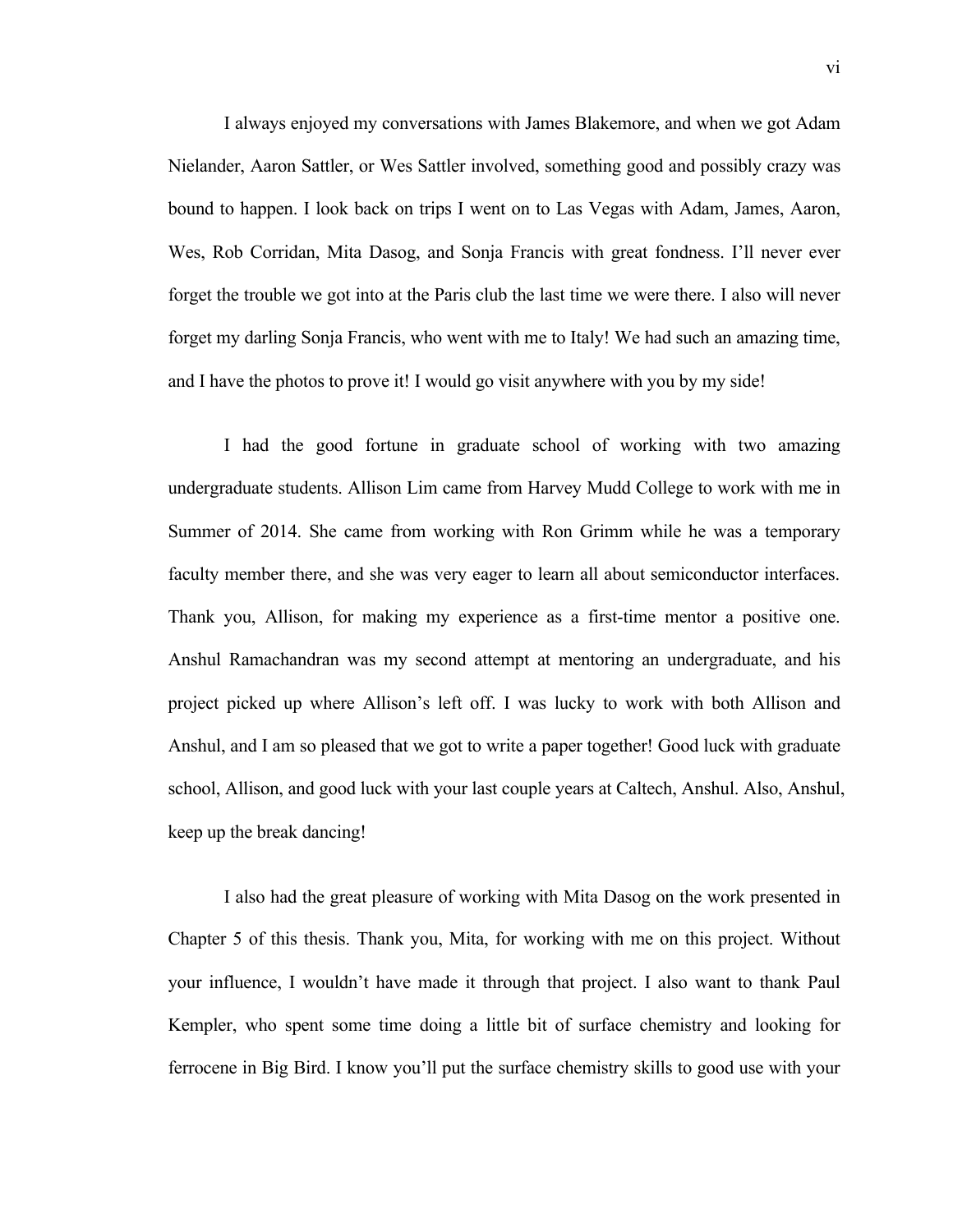microwire project! Miguel Caban-Acevedo is carrying the silicon surface chemistry torch in the Lewis group, with Ellen, Annelise, and Josh Wiensch developing new ways to do chemistry on tricky 2-dimensional materials. Another indispensible person who must be thanked is Barbara Miralles. Barbara, I am so glad to have your support on the administrative end of things! Your understanding and patience have benefited us all in the Lewis group, and you really do make the world go around as far as I'm concerned.

I also want to devote a quick sentence or two to thank Azhar, Kyra Lee, and Dan Torelli + Susie Haubner for consistently serving as fantastic hosts for house parties. I had so much fun hanging out at your respective places! We will definitely be having a few more parties before I am out of here for good! The atmosphere that you created in the Lewis group has helped dull a lot of the stress and tension that is built into Caltech, and your influence on the group has been invaluable. I honestly have a hard time coming to the realization that our parties left together are limited.

Lastly, I want to thank my family, who has always encouraged me to do my best and find the career I love. Dad always provided me with level headed advice and has not steered me wrong yet! Mom always was a great listener whenever I had something that was bothering me or when I just needed to talk about something. I truly adore my parents, and I hope I can be like them someday. My sister, Rachel, is absolutely without a doubt my favorite person in the world. Somehow, she and I have developed a nearly identical sense of humor, and all of our conversations leave me in such a good mood. Thank you, mom, dad, and Rachel, for all of your support over the years and also keeping up with me all the way from Ohio! I love you all!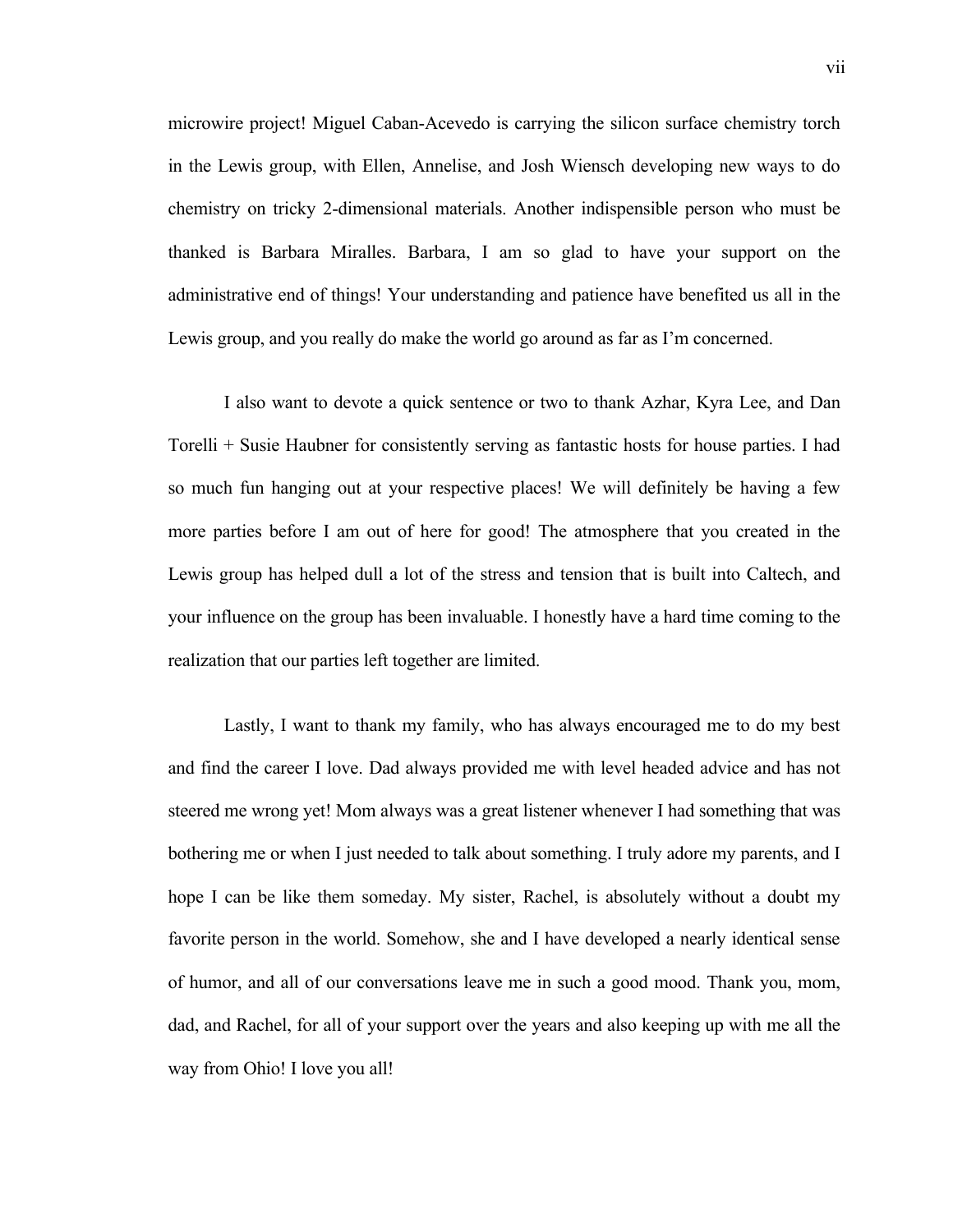### ABSTRACT

The chemical, structural, and electronic properties of semiconductor surfaces are known to strongly influence the energetics at semiconductor interfaces. Inexpensive and scalable wet chemical modification of semiconductor surfaces provides a means to impart a desired functionality at semiconductor interfaces for the development of new devices based on precise and cost-effective chemistry. This thesis is composed of three studies that focused on identifying the spectroscopic, electronic, and mechanistic properties of reactions at Si surfaces. First, ethynyl- and propynyl-terminated Si(111) surfaces were prepared and characterized by vibrational and photoelectron spectroscopy as well as electrochemical scanning-tunneling microscopy. Ethynyl-terminated Si(111) exhibited ≡C−H, C≡C, Si–C stretching signals and a fractional monolayer (ML) coverage (Φ) of  $\Phi_{Si-CCH} = 0.63 \pm 0.08$ ML and  $\Phi_{Si-OH} = 0.35 \pm 0.03$  ML. Propynyl-terminated Si(111) showed (C−H)<sub>CH<sub>3</sub></sub> bending, Si–C stretching, and C≡C stretching with  $\Phi_{Si-CCCH_3}$  = 1.05 ± 0.06 ML. Deprotonation of ethynyl-terminated Si(111) surfaces formed a unique surface-bound lithium acetylide that acted as nucleophile. This work provides definitive spectroscopic and microscopic evidence for the covalent attachment of ethynyl and propynyl groups to the Si(111) surface.

Second, Si(111) surfaces were modified with 3,4,5-trifluorophenylacetylene (TFPA) groups to impart a positive dipole at the Si(111) surface. This negative surface dipole provides the necessary band-edge shift at the Si surface to maximize the interface between p-type Si and the proton reduction half reaction. Vibrational and photoelectron spectroscopy provided evidence for the attachment of TFPA groups to the Si(111) surface. Mixed methyl/TFPA monolayers were prepared and characterized using electrochemical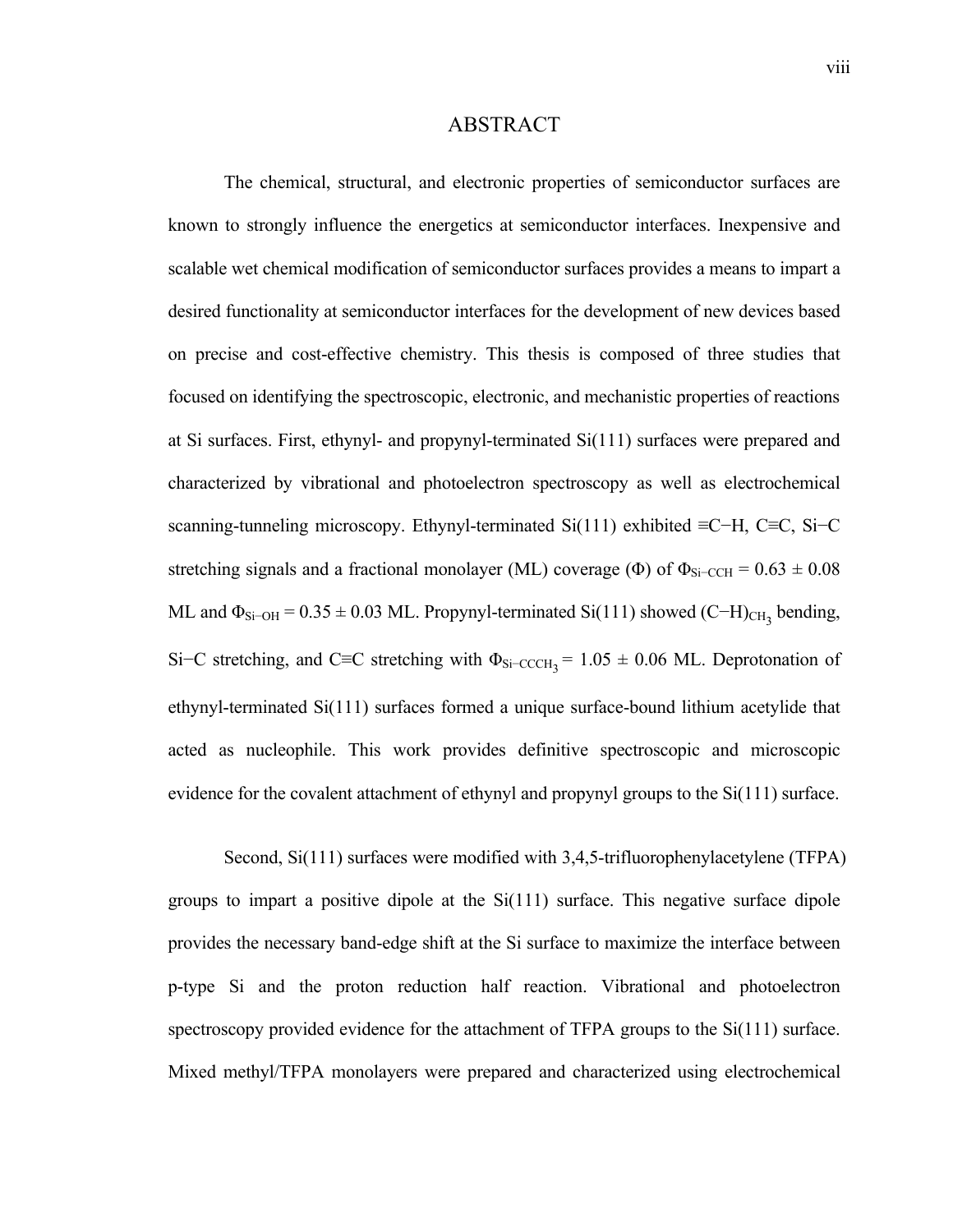and photoelectrochemical methods to show that the band-edge positions and open-circuit voltages were shifted positive with increasing fractional TFPA coverage on the surface. This work demonstrates that monolayer chemistry can be used to manipulate the band-edge positions of Si surfaces as a function of surface composition.

Finally, mechanistic studies of the reaction of liquid methanol with hydrideterminated Si(111) surfaces in the presence of an oxidant were carried out. Vibrational and photoelectron spectroscopy showed that acetylferrocenium, ferrocenium, and dimethylferrocenium could serve as oxidants to promote an increased rate of methoxylation of the H–Si(111) surface in the dark. Illumination of intrinsic and n-type surfaces resulted in an increased rate of methoxylation, resulting from a positive shift in energy of the electron quasi-Fermi level in the presence of light. The results are described in the context of a kinetic charge transfer formalism that is consistent with the experimentally observed results. This work provides a general framework to describe the kinetics of charge transfer reactions that occur on semiconductor surfaces.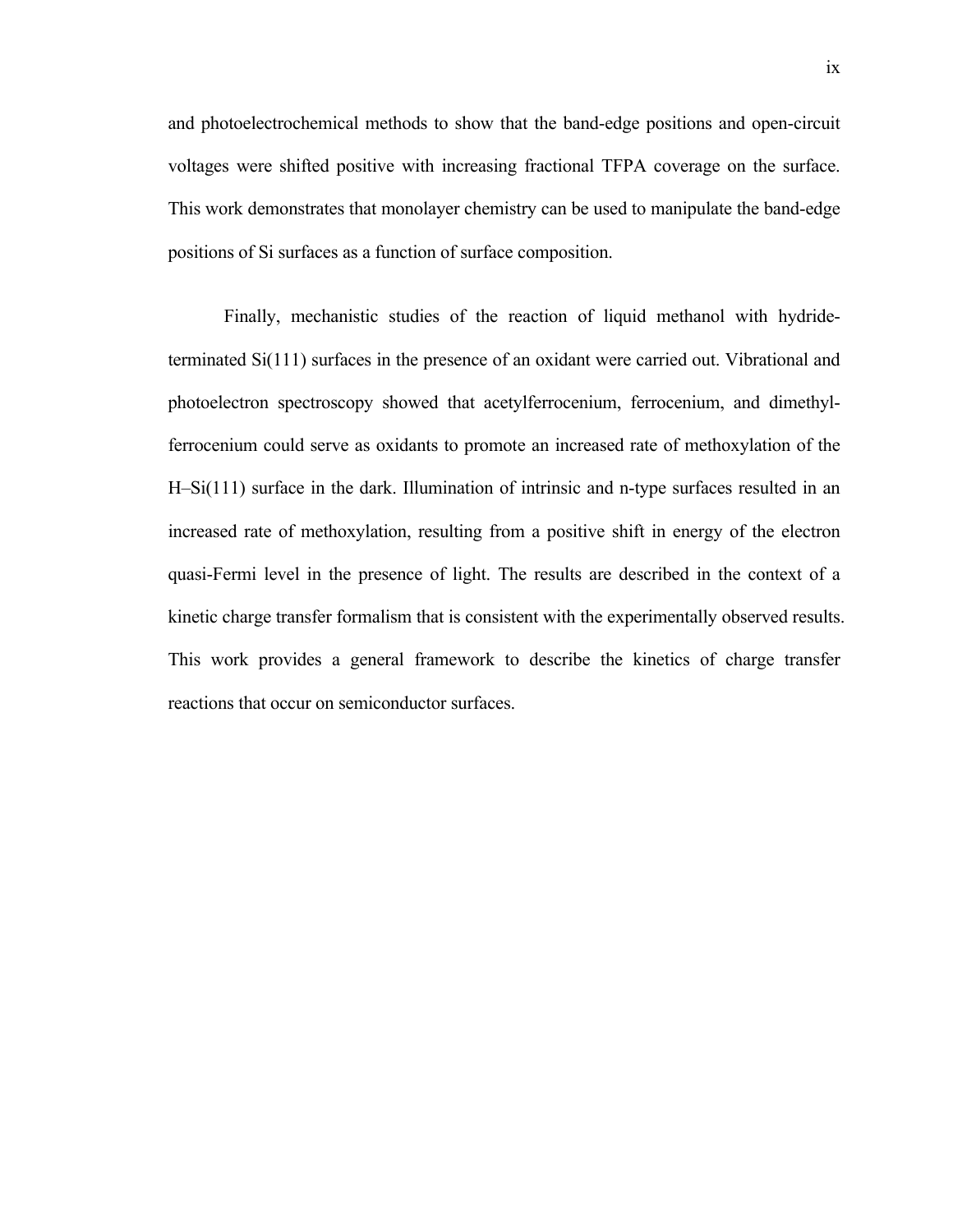Plymale, N. T.; Kim, Y.-G.; Soriaga, M. P.; Brunschwig, B. S.; Lewis, N. S. Synthesis, Characterization, and Reactivity of Ethynyl- and Propynyl-Terminated Si(111) Surfaces. *J. Phys. Chem. C* **2015**, *119*, 19847–19862. DOI: 10.1021/acs.jpcc.5b05028

Plymale, N. T. participated in the conception of the project, performed the sample preparation, collected the majority of the data, performed the data analysis, and participated in writing the manuscript.

Plymale, N. T.; Ramachandran, A. R.; Lim, A. N.; Brunschwig, B. S.; Lewis, N. S. Control of the Band-Edge Positions of Crystalline Si(111) Surfaces by Functionalization with 3,4,5- Trifluorophenylacetylenyl Moieties. *J. Phys. Chem. C* **2016,** *120*, 14157–14169. DOI: 10.1021/acs.jpcc.6b03824

Plymale, N. T. participated in the conception of the project, the sample preparation, the data collection, the data analysis, and the writing of the manuscript.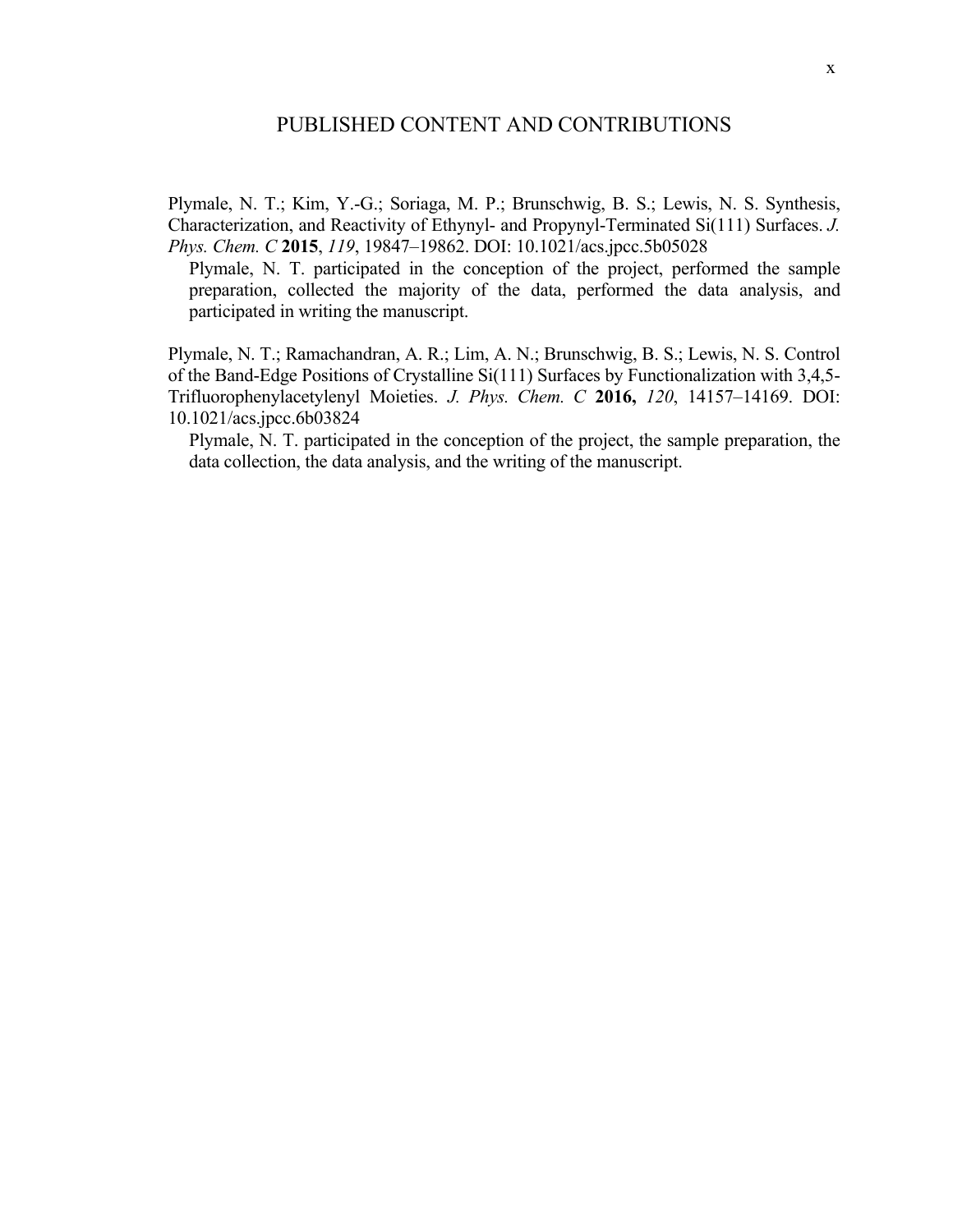# TABLE OF CONTENTS

| Chapter 2: Synthesis, Characterization, and Reactivity of Ethynyl- |  |
|--------------------------------------------------------------------|--|
|                                                                    |  |
|                                                                    |  |
|                                                                    |  |
|                                                                    |  |
|                                                                    |  |
|                                                                    |  |
|                                                                    |  |
|                                                                    |  |
| 2.3.2 High-Resolution Electron Energy-Loss Spectroscopy 52         |  |
|                                                                    |  |
| 2.3.4 Atomic-Force Microscopy, Electrochemical Scanning-           |  |
|                                                                    |  |
|                                                                    |  |
|                                                                    |  |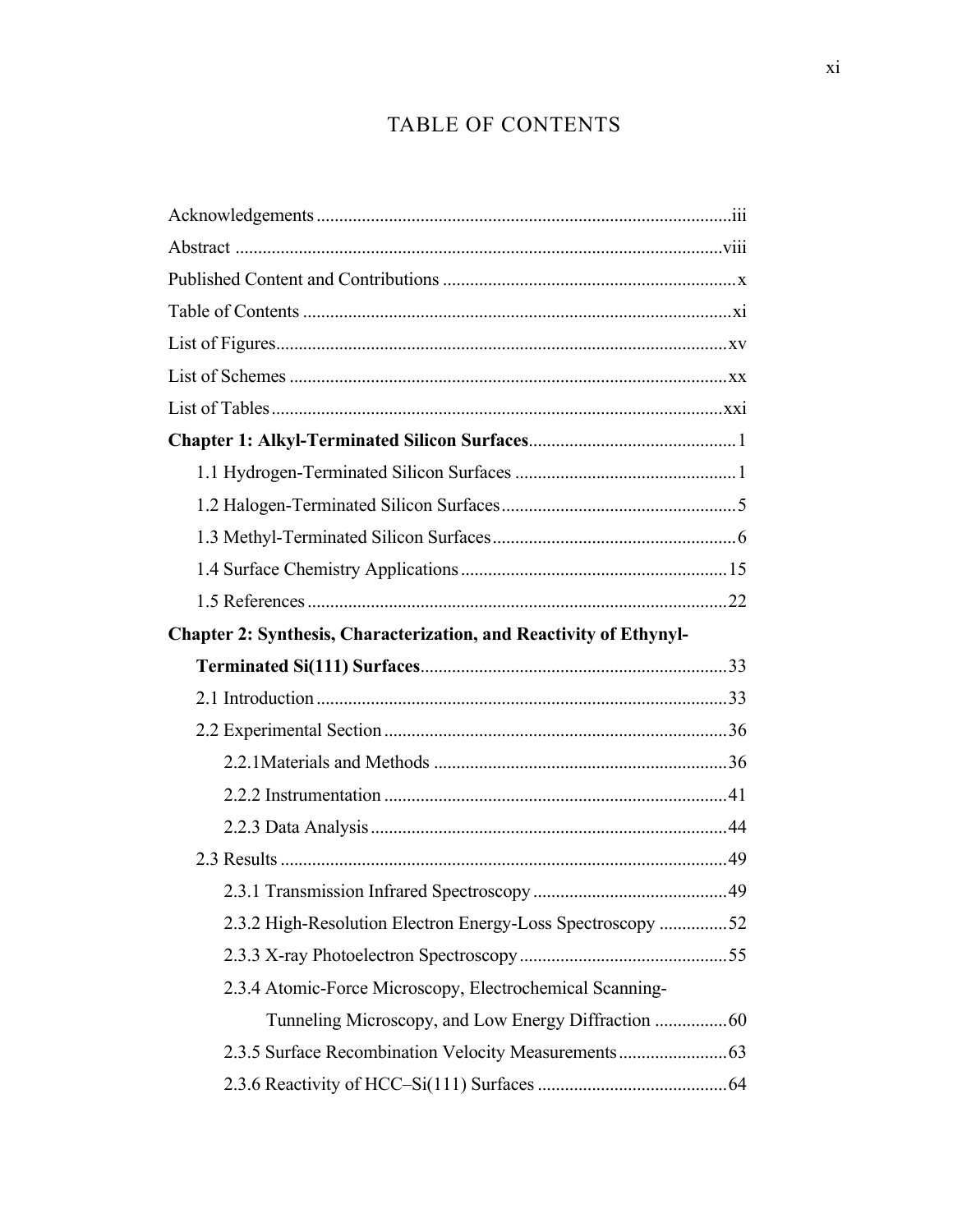| 2.4.1 Vibrational Spectroscopy of HCC-Si(111) Surfaces71                  |  |
|---------------------------------------------------------------------------|--|
| 2.4.2 Surface Ordering, Stability, and Defects of HCC–Si(111)             |  |
|                                                                           |  |
|                                                                           |  |
| 2.4.4 Comparison with Previously Reported Syntheses and                   |  |
|                                                                           |  |
|                                                                           |  |
|                                                                           |  |
| <b>Chapter 3: Synthesis and Characterization of Propynyl-Terminated</b>   |  |
|                                                                           |  |
|                                                                           |  |
|                                                                           |  |
|                                                                           |  |
|                                                                           |  |
|                                                                           |  |
|                                                                           |  |
|                                                                           |  |
| 3.3.2 High-Resolution Electron Energy-Loss Spectroscopy  98               |  |
|                                                                           |  |
| 3.3.4 Atomic-Force Microscopy, Electrochemical Scanning-                  |  |
| Tunneling Microscopy, and Low-Energy Electron                             |  |
|                                                                           |  |
| 3.3.5 Surface Recombination Velocity Measurements 108                     |  |
|                                                                           |  |
| 3.4.1 Vibrational Spectroscopy of CH <sub>3</sub> CC-Si(111) Surfaces 110 |  |
| 3.4.2 Surface Ordering, Stability, and Defects of CH3CC-                  |  |
|                                                                           |  |
| 3.4.3 Comparison with Previously Reported Syntheses and                   |  |
|                                                                           |  |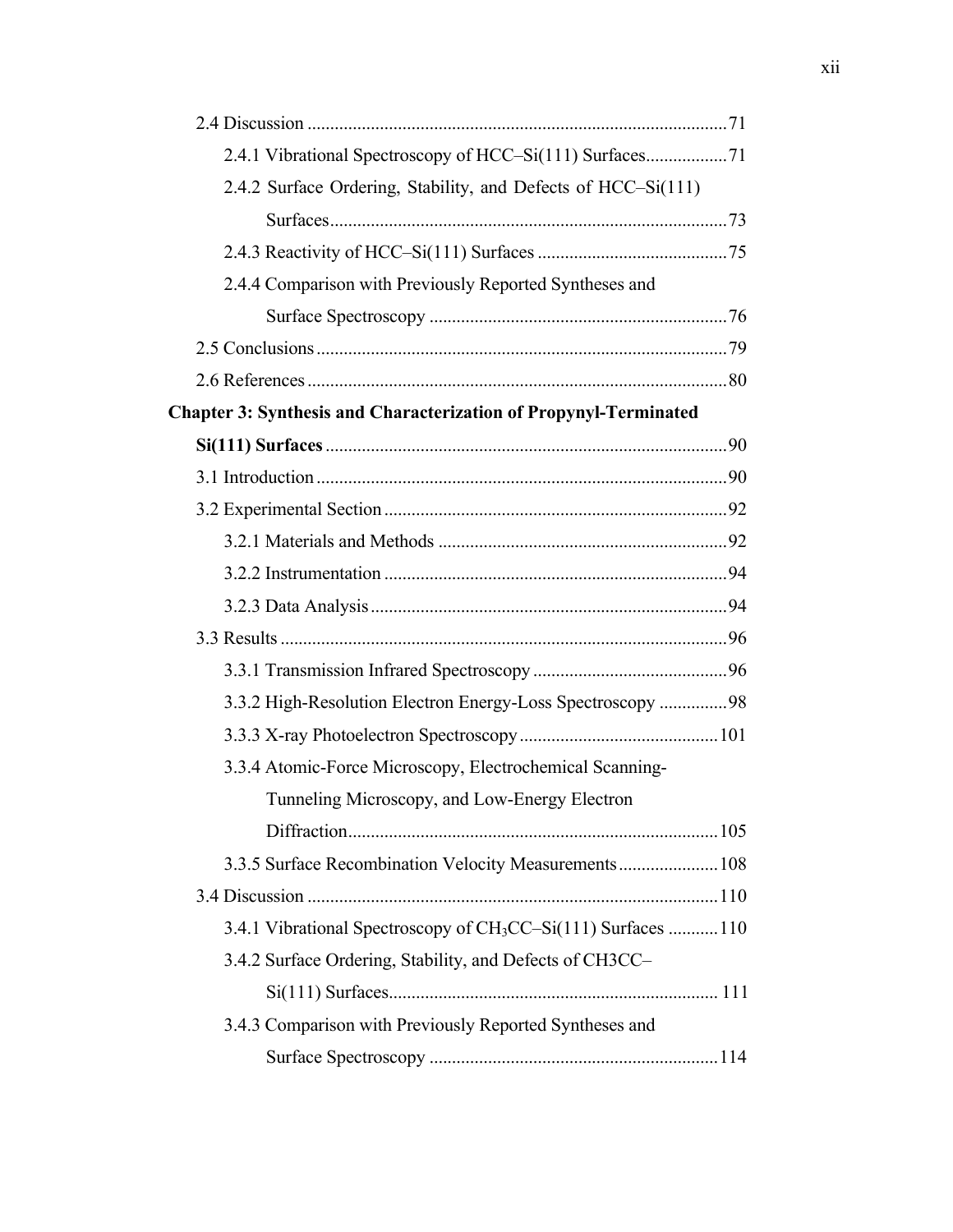| <b>Chapter 4: Control of the Band-Edge Positions of Crystalline Si(111)</b> |  |
|-----------------------------------------------------------------------------|--|
| by Surface Functionalization with 3,4,5-                                    |  |
|                                                                             |  |
|                                                                             |  |
|                                                                             |  |
|                                                                             |  |
|                                                                             |  |
|                                                                             |  |
|                                                                             |  |
| 4.3.1 Spectroscopic Characterization and Surface                            |  |
| Recombination Velocity of Si(111)–TFPA and Si(111)–                         |  |
|                                                                             |  |
| 4.3.2 Hg Contacts to Si(111)-MMTFPA Surfaces 150                            |  |
| 4.3.3 Photoelectrochemical Behavior of Si(111)-TFPA and                     |  |
| $Si(111)$ –MMTFPA Surfaces in Contact with $CH3CN$ –                        |  |
|                                                                             |  |
| 4.3.4 Photoelectrochemical Behavior of Si(111)–TFPA and                     |  |
| Si(111)-MMTFPA Surfaces in Contact with CH <sub>3</sub> CN-                 |  |
|                                                                             |  |
|                                                                             |  |
|                                                                             |  |
|                                                                             |  |
| 4.4.3 Photoelectrochemical Measurements of Si(111)–TFPA and                 |  |
|                                                                             |  |
|                                                                             |  |
|                                                                             |  |
| <b>Chapter 5: A Mechanistic Study of the Oxidative Reaction of</b>          |  |
| Hydrogen-Terminated Si(111) Surfaces with Liquid Methanol 179               |  |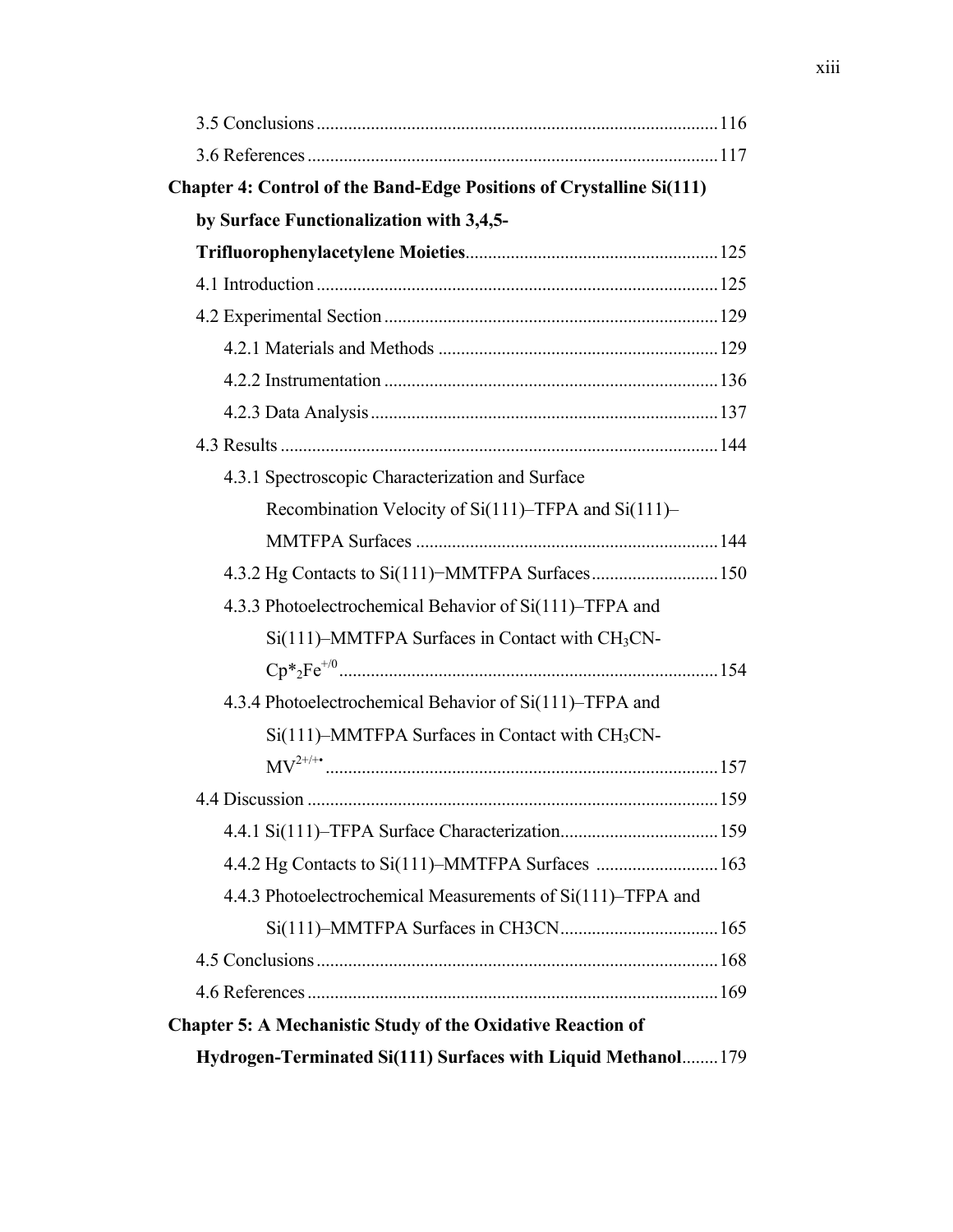| 5.3.1 Reaction of H–Si(111) with CH <sub>3</sub> OH Solutions in the Dark  190 |
|--------------------------------------------------------------------------------|
| 5.3.2 Reaction of H-Si(111) with CH <sub>3</sub> OH Solutions in the           |
|                                                                                |
| 5.3.3 Analysis of F Content on H-Si(111) Surfaces Reacted in                   |
|                                                                                |
|                                                                                |
|                                                                                |
| 5.4.1 Kinetic Description and Mechanism of Oxidant-Activated                   |
|                                                                                |
| 5.4.2 Kinetic Description and Mechanism of the Potentiostatic                  |
|                                                                                |
|                                                                                |
|                                                                                |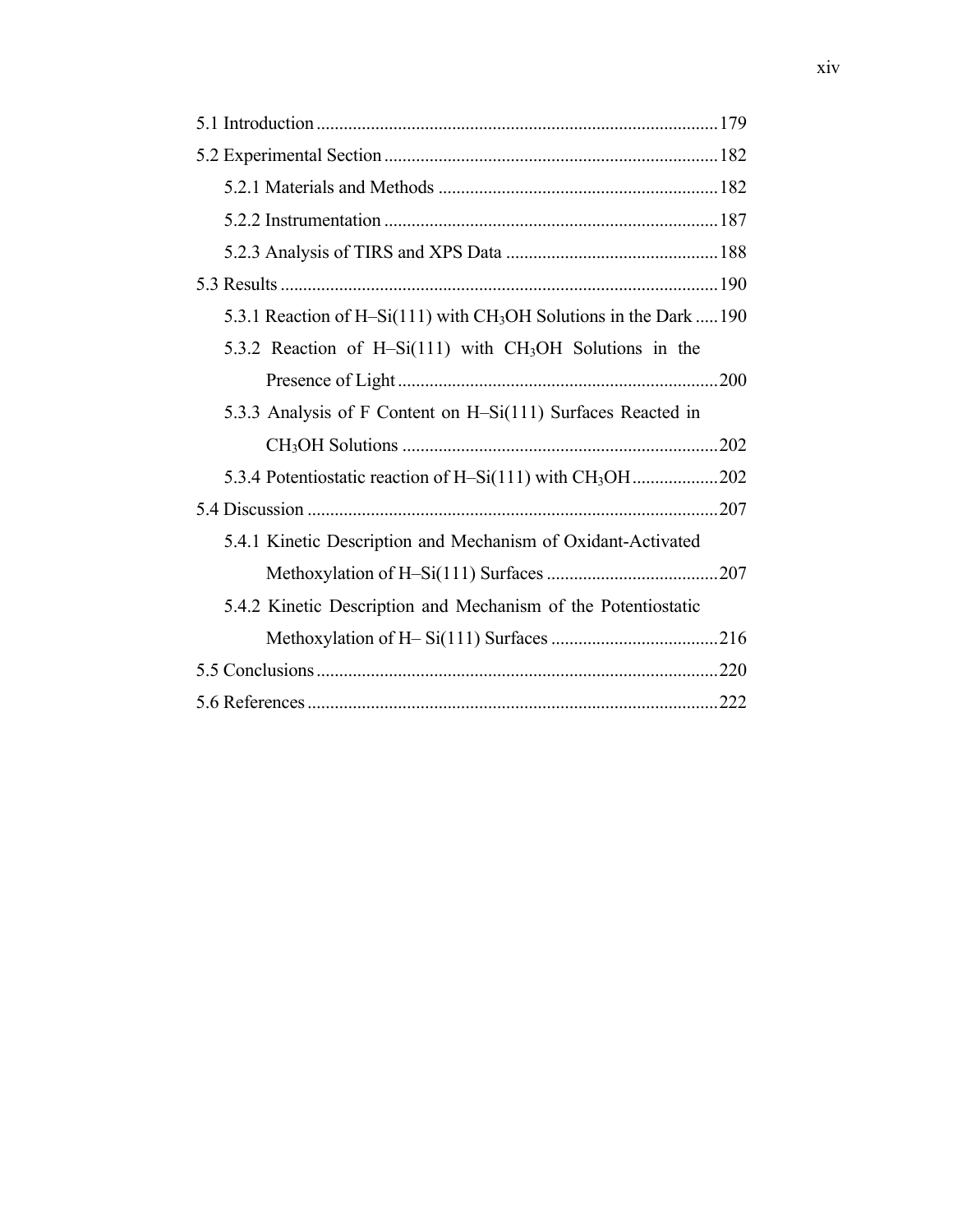## LIST OF FIGURES

| Number |                                                                       | Page |
|--------|-----------------------------------------------------------------------|------|
| 1.1    |                                                                       |      |
| 1.2    |                                                                       |      |
| 1.3    |                                                                       |      |
| 1.4    | High-resolution $XP$ spectra of the C 1s and Si 2p regions for        |      |
|        |                                                                       |      |
| 1.5    | Representative topographical AFM image of the $CH3-Si(111)$           |      |
|        |                                                                       |      |
| 1.6    | Representative LEED pattern for a CH <sub>3</sub> -Si(111) surface13  |      |
| 1.7    | S behavior as a function of time exposed to air for $CH_3$ -          |      |
|        |                                                                       |      |
| 1.8    | Example of linker chemistry that could be used to integrate           |      |
|        |                                                                       |      |
| 1.9    | Example of linker chemistry that could be used to control metal       |      |
|        |                                                                       |      |
|        | 1.10 Example of a silicon/polymer junction formed by a covalent       |      |
|        |                                                                       |      |
|        | 1.11 Example of a silicon/metal oxide junction formed by atomic layer |      |
|        |                                                                       |      |
| 2.1    | TIRS data for HCC–Si(111) surfaces prepared using DMSO 50             |      |
| 2.2    | TIRS data for HCC-Si(111) surfaces prepared using DMA 51              |      |
| 2.3    | TIRS data for $CH_3-Si(111)$ and HCC-Si(111) surfaces                 |      |
|        |                                                                       |      |
| 2.4    |                                                                       |      |
| 2.5    | High-resolution XP spectrum of the C 1s region for HCC–               |      |
|        |                                                                       |      |
|        |                                                                       |      |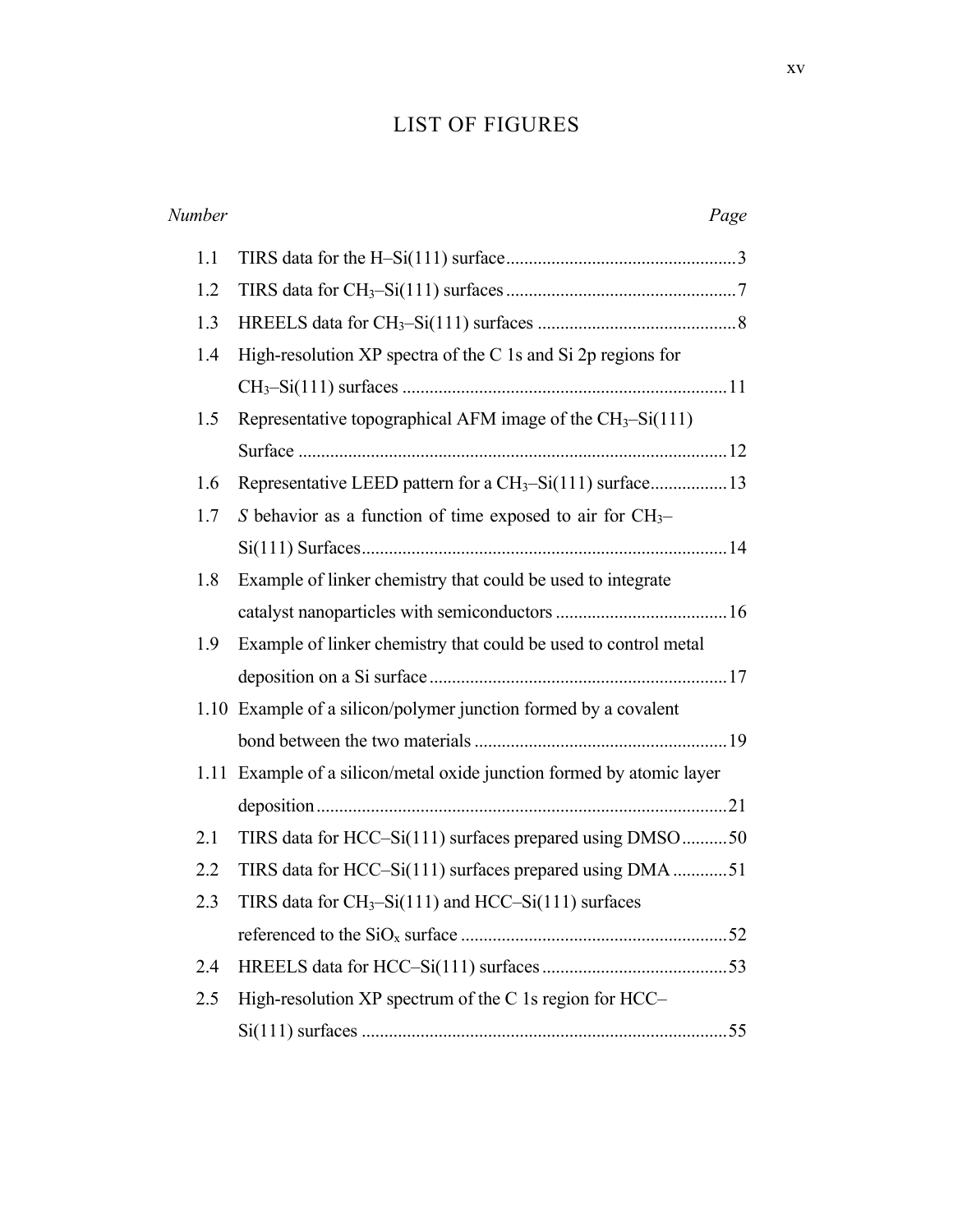| 2.6  | High-resolution XP spectrum of the Si 2p region for $HCC-Si(111)$        |
|------|--------------------------------------------------------------------------|
|      |                                                                          |
| 2.7  | Thermal stability in vacuum of HCC-Si(111) surfaces 58                   |
| 2.8  |                                                                          |
| 2.9  |                                                                          |
| 2.10 | Representative LEED pattern for the HCC-Si(111) surface 62               |
|      | 2.11 S measured as a function of air exposure for $CH_3-Si(111)$ and     |
|      |                                                                          |
|      | 2.12 TIRS data for HCC-Si(111) surfaces collected at 74°                 |
|      |                                                                          |
|      | 2.13 TIRS data for HCC-Si(111) surfaces collected at $30^{\circ}$        |
|      | incidence after treatment with t-BuLi followed by CD <sub>3</sub> OD 65  |
|      | 2.14 TIRS data collected at $74^{\circ}$ incidence angle for HCC–Si(111) |
|      | surfaces after treatment with strong bases followed by reaction          |
|      |                                                                          |
| 2.15 | TIRS data collected 74° incidence angle referenced to the                |
|      | $SiOx$ surface before and after treatment with <i>t</i> -BuLi followed   |
|      |                                                                          |
|      | 2.16 High-resolution F 1s XP spectra of $CH_3-Si(111)$ HCC–Si(111),      |
|      | $CH3CC-Si(111)$ , and $SiOx$ surfaces after reaction with <i>t</i> -BuLi |
|      |                                                                          |
| 3.1  |                                                                          |
| 3.2  | TIRS data for the $CH3CC-Si(111)$ surface referenced to the              |
|      |                                                                          |
| 3.3  |                                                                          |
| 3.4  | High-resolution XP spectrum of the C 1s region for CH <sub>3</sub> CC-   |
|      |                                                                          |
| 3.5  | High-resolution XP spectrum of the Si 2p region for                      |
|      |                                                                          |
| 3.6  | Thermal stability in vacuum of CH <sub>3</sub> CC-Si(111) surfaces104    |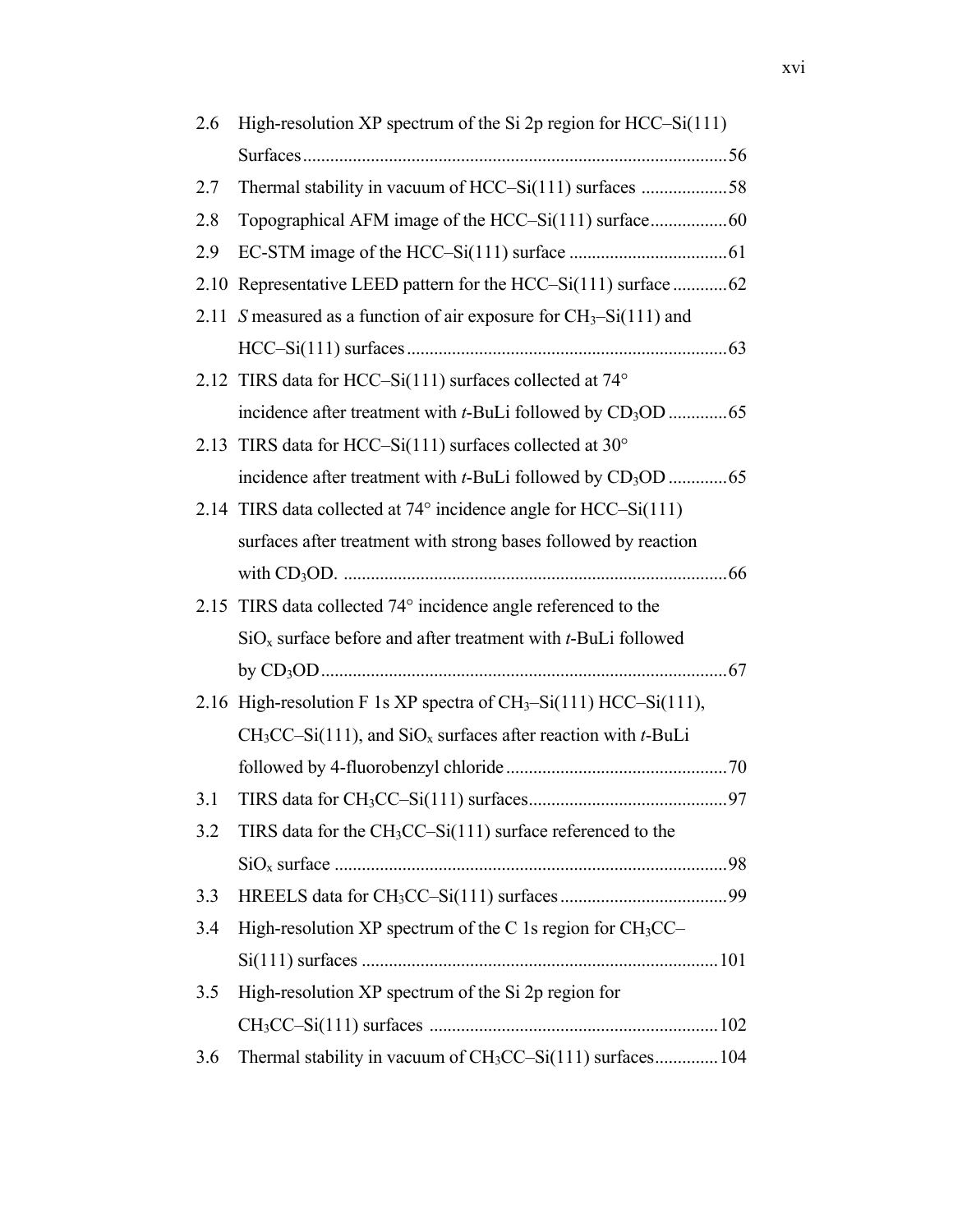| 3.7  | Topographical AFM image of a CH <sub>3</sub> CC–Si(111) surface106            |
|------|-------------------------------------------------------------------------------|
| 3.8  | Representative EC-STM image a CH <sub>3</sub> CC-Si(111) surface107           |
| 3.9  | Representative LEED pattern for a CH <sub>3</sub> CC–Si(111) surface 108      |
| 3.10 | S measured as a function of exposure to air for $CH_3-Si(111)$                |
|      |                                                                               |
| 4.1  | Effect of a surface dipole on the band-edge positions and barrier             |
|      |                                                                               |
| 4.2  | The Teflon reaction vessels used to isolate the Al-coated                     |
|      |                                                                               |
| 4.3  | TIRS data for a Si(111)-TFPA surface collected at 74° and 30°                 |
|      |                                                                               |
| 4.4  | TIRS data for a Si(111)–MMTFPA surface with $\theta_{TFPA} = 0.16$            |
|      | ML collected at 74° with respect to the surface normal  147                   |
| 4.5  | S values for $Si(111)$ –CH <sub>3</sub> , $Si(111)$ –MMTFPA, and $Si(111)$ –  |
|      |                                                                               |
| 4.6  | XPS data for an n-Si(111)–MMTFPA surface with $\theta_{TFPA}$ =               |
|      |                                                                               |
| 4.7  | XPS data for the Si(111)–TFPA surface with $\theta_{TFPA} = 0.35$ ML150       |
| 4.8  | Representative two-electrode J-V behavior for n-type and                      |
|      |                                                                               |
| 4.9  | Correlation between the calculated barrier height for Si(111)–                |
|      | MMTFPA/Hg junctions and the fractional monolayer coverage                     |
|      |                                                                               |
|      | 4.10 Representative <i>J-E</i> data under 100 mW $cm^{-2}$ simulated sunlight |
|      | illumination for functionalized $Si(111)$ surfaces in contact with            |
|      |                                                                               |
| 4.11 | Representative $J-E$ data under 100 mW cm <sup>-2</sup> illumination for      |
|      | functionalized Si(111) surfaces in contact with $MV^{2+/+}$ 157               |
| 5.1  | Time dependence of the reaction of H-Si $(111)$ with neat CH <sub>3</sub> OH  |
|      |                                                                               |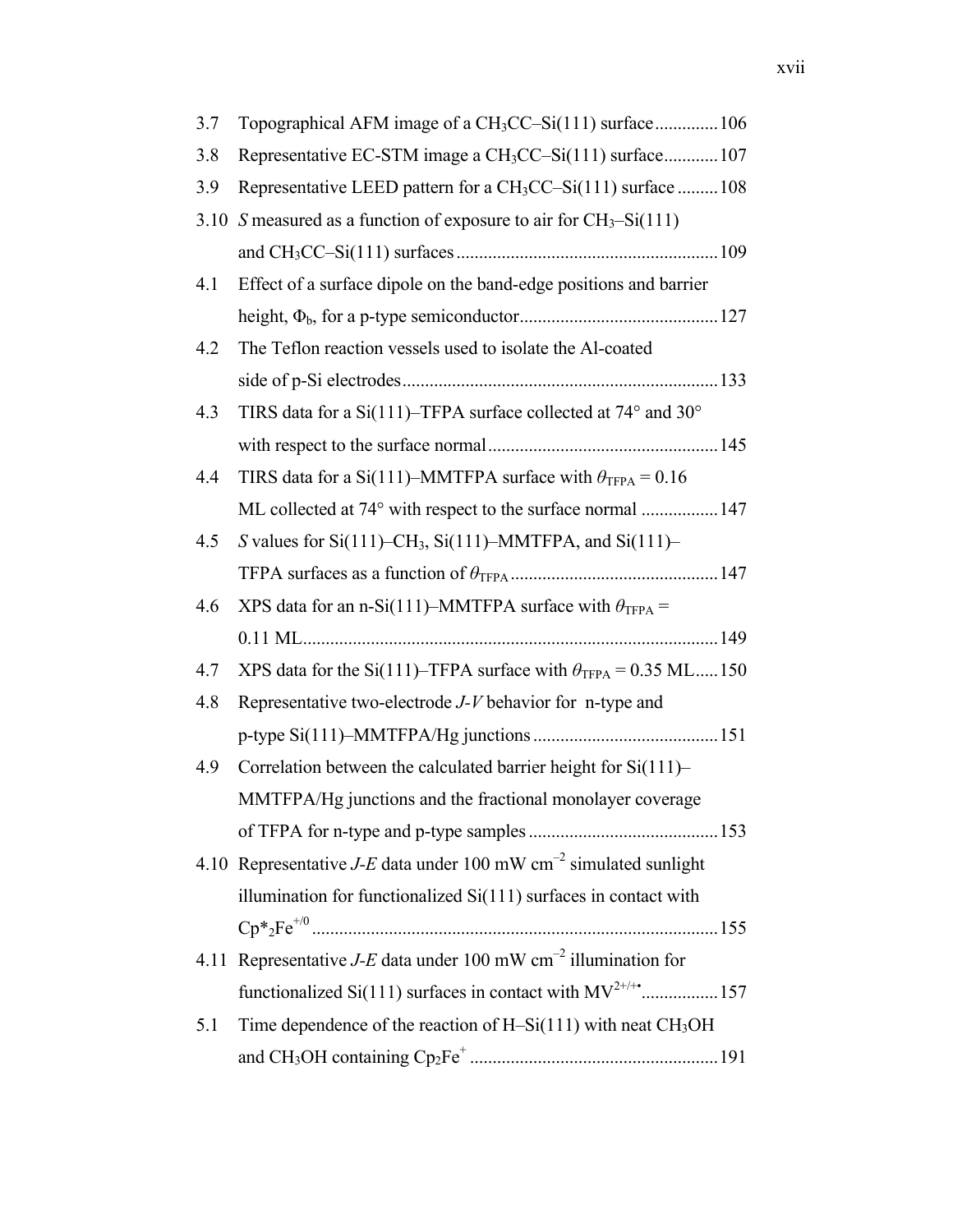| 5.2 | Energy diagram showing the relative energy positions of the Si                                               |
|-----|--------------------------------------------------------------------------------------------------------------|
|     | bands and the formal potentials of the oxidants used  192                                                    |
| 5.3 | TIRS data for intrinsic H-Si(111) surfaces after treatment in                                                |
|     |                                                                                                              |
| 5.4 | Correlation between $\theta_{\text{Si-OCH}_3}$ and the oxidizing conditions used                             |
|     | in the reaction of H-Si(111) surfaces with $CH3OH$ in the dark 196                                           |
| 5.5 | XPS data for the C 1s core level of $H-Si(111)$ surfaces after                                               |
|     | exposure to neat $CH3OH$ or $CH3OH$ solutions containing                                                     |
|     |                                                                                                              |
| 5.6 | Correlation showing the area under the region containing                                                     |
|     | the three $v(C-H)_{CH_3}$ peaks as a function of the oxidizing                                               |
|     | conditions used in the reaction of $H-Si(111)$ surfaces with                                                 |
|     |                                                                                                              |
| 5.7 | Correlation showing the area under the region containing the                                                 |
|     | $\delta_s$ (C-H) <sub>CH<sub>3</sub></sub> and v(C-O) + $\rho$ (CH <sub>3</sub> ) peaks as a function of the |
|     | oxidizing conditions used in the reaction of $H-Si(111)$ surfaces                                            |
|     |                                                                                                              |
| 5.8 | Correlation between $\theta_{\text{Si-OCH}_3}$ and the oxidizing conditions used                             |
|     | in the reaction of H-Si(111) surfaces with $CH3OH$ in the                                                    |
|     |                                                                                                              |
| 5.9 | High-resolution XPS data for the $F$ 1s region of a H-Si $(111)$                                             |
|     | sample reacted with CH <sub>3</sub> OH containing 1.0 mM                                                     |
|     |                                                                                                              |
|     | 5.10 Correlation between $\theta_F$ and the oxidizing conditions used in                                     |
|     | the reaction of H-Si(111) surfaces with $CH3OH$ in the absence                                               |
|     |                                                                                                              |
|     | 5.11 J-E behavior of n-type and p-type H-Si(111) samples in                                                  |
|     |                                                                                                              |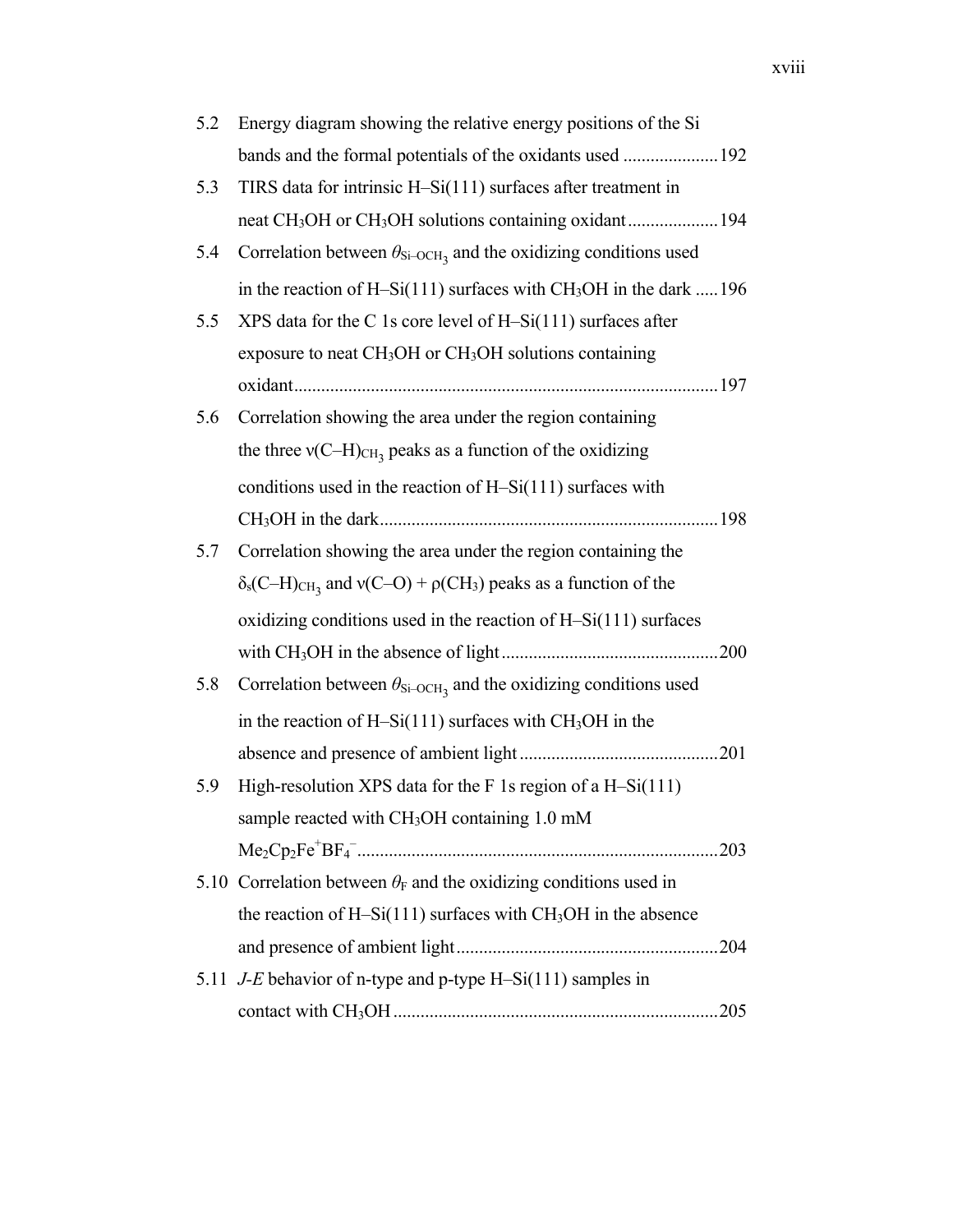| 5.12 Schematic representation of charge transfer across a           |
|---------------------------------------------------------------------|
| semiconductor/liquid interface for oxidant-activated                |
|                                                                     |
| 5.13 Schematic representation of charge transfer across a           |
| semiconductor/liquid interface for potentiostatic methoxylation 217 |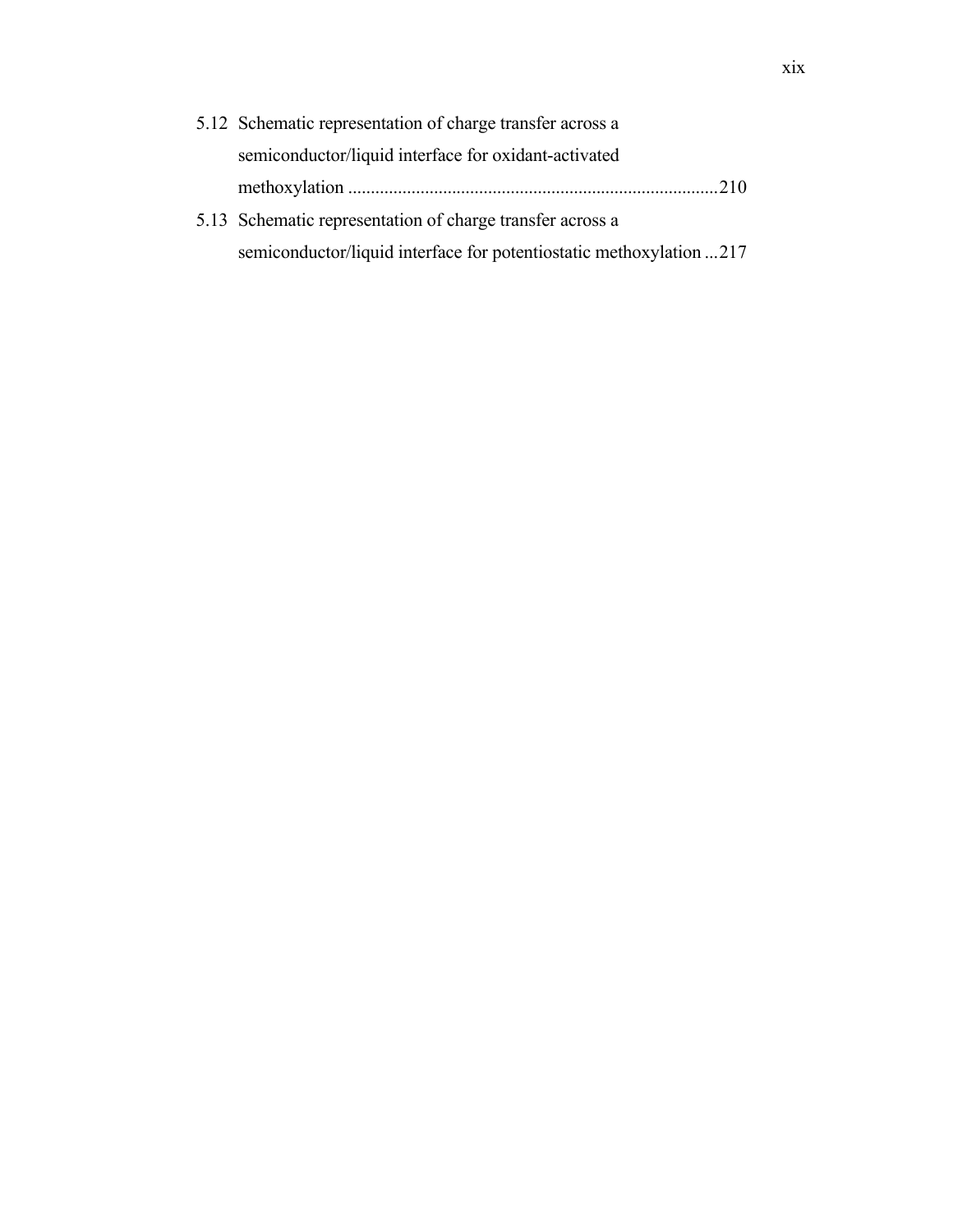# LIST OF SCHEMES

| Number | Page                                                              |
|--------|-------------------------------------------------------------------|
| 2.1    |                                                                   |
| 2.2    | Monolayer Thickness of Surface-Bound –CH <sub>3</sub> , –CCH, and |
|        |                                                                   |
| 2.3    | Monolayer Thickness of 4-Fluorobenzyl-Modified Surfaces48         |
| 3.1    |                                                                   |
| 3.2    | Monolayer Thickness of Surface-Bound – CCCH <sub>3</sub> Groups96 |
| 4.1    | Synthesis of Si(111)–TFPA and Si(111)–MMTFPA Surfaces132          |
| 4.2    |                                                                   |
| 5.1    | Methoxylation of H-Si(111) Surfaces in the Absence of an          |
|        |                                                                   |
| 5.2    |                                                                   |